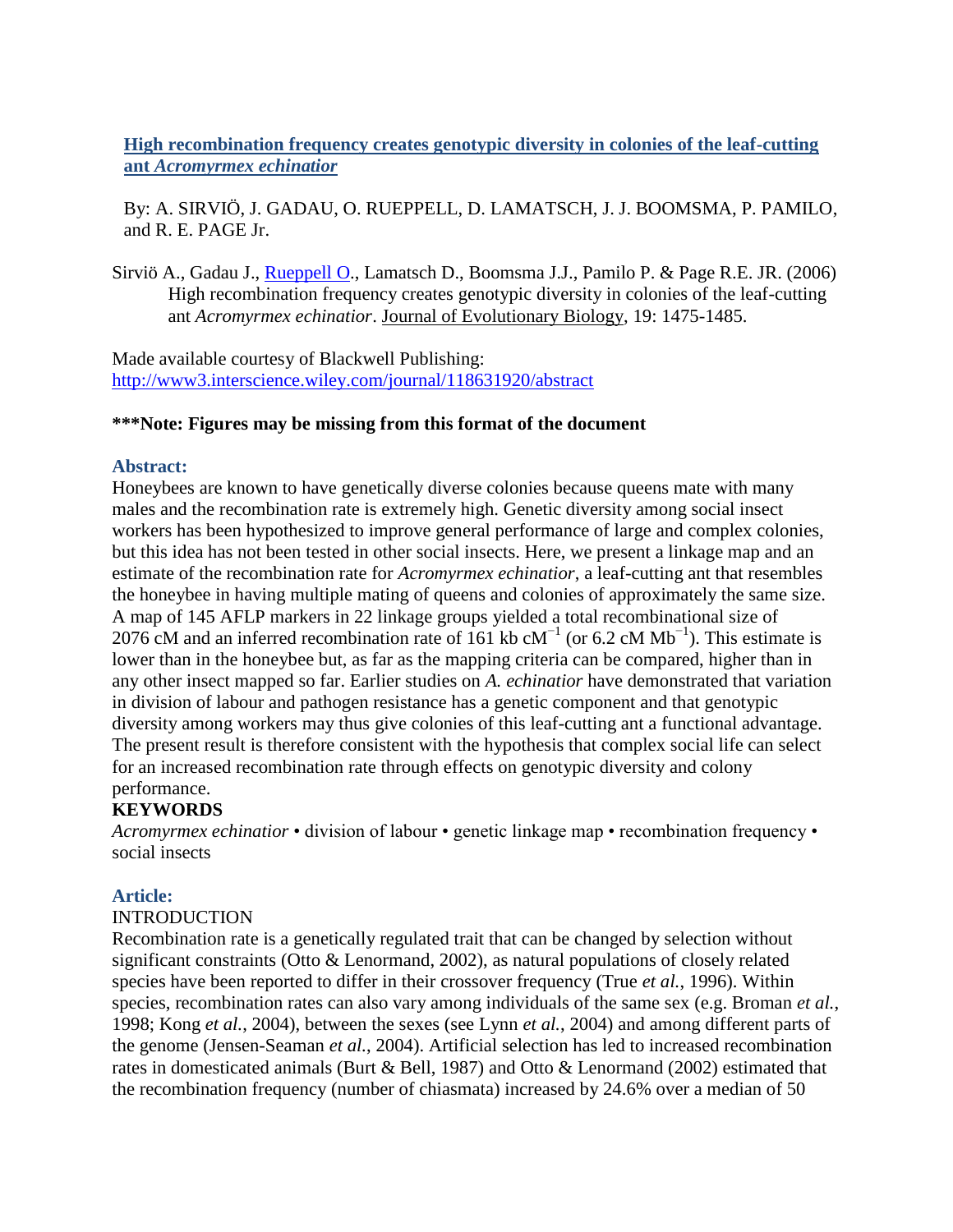generations of artificial selection for traits unrelated to recombination. Recombination directly affects the multilocus genotypic diversity among offspring and also influences population level genetic diversity through background selection or selective sweeps that depend on linkage disequilibria.

One hypothesis for the evolution of high recombination rates is the coevolutionary struggle between parasites and hosts. This hypothesis predicts elevated recombination rates in social insects whose large colonies offer potentially suitable platforms for the rapid spread of epidemics (Seger & Hamilton, 1988). In accordance with this expectation, the first genomic map of a social insect, the honey bee (*Apis mellifera*), showed that recombination frequency was the highest known for any eukaryote species (Hunt & Page, 1995). There are, however, alternative hypotheses put forward to explain the high recombination rate of the honeybee, and putatively of other highly social insects, which can be divided into three main classes:

- 1. Hypotheses referring to genomic features: most social insects are hymenopterans (ants, bees and waSPS) and have a male-haploid sex-determining system. High recombination rate in females could thus compensate for the lack of recombination in the haploid males. However, as the recombination rates in other hymenopteran insects are lower than in the honey bee, male haploidy has not been considered a sufficient explanation for the elevated recombination frequency in honey bees (Gadau *et al.*, 2000). The same applies to structural features of the genome, such as the number and size of the chromosomes.
- 2. Hypotheses depending on the variance-reducing effects of recombination: when many heterozygous loci are spread throughout the maternal genome, recombination reduces the variance of the number of shared alleles between two offspring that are identical by descent. In other words, the kinship (or relatedness) coefficient between the members of the colony measured over the complete genome is more uniform than without recombination (Barash *et al.*, 1978; Sherman, 1979; Templeton, 1979). This factor can potentially be important in the evolution of sociality.
- 3. Hypotheses referring to the diversity-increasing effects of recombination: recombination creates new allelic and genotypic combinations among progeny. This feature has been hypothesized to be beneficial in social insects when colonies function better with higher genotypic diversity at loci influencing polygenic traits. Such traits include pathogen resistance (Sherman *et al*., 1988; Seger & Hamilton, 1988), division of labour (Page & Smitchell, 1991) and tolerance to environmental variation (Pamilo *et al.*, 1994). The same selection pressures have been predicted to favour polyandry (Crozier & Page, 1985), but polyandry also increases genotypic diversity at single loci and simultaneously decreases relatedness among the worker individuals of the colony.

The only social insects for which marker maps have been made so far are the honey bee *A. mellifera* (Hunt & Page, 1995; Solignac *et al.*, 2004) and the bumble bee *Bombus terrestris* (Gadau *et al.*, 2001). These studies showed that the recombination rate in the highly eusocial honeybee is five times higher than in the primitively eusocial bumble bee, which has a recombination rate similar to solitary hymenopteran insects (Gadau *et al.*, 2001). However, it is premature to draw strong conclusions based on just two estimates from the same family (Apidae). We therefore decided to map the genome of a leaf-cutting ant *Acromyrmex echinatior*, which represents a different, phylogenetically independent lineage of highly eusocial insects.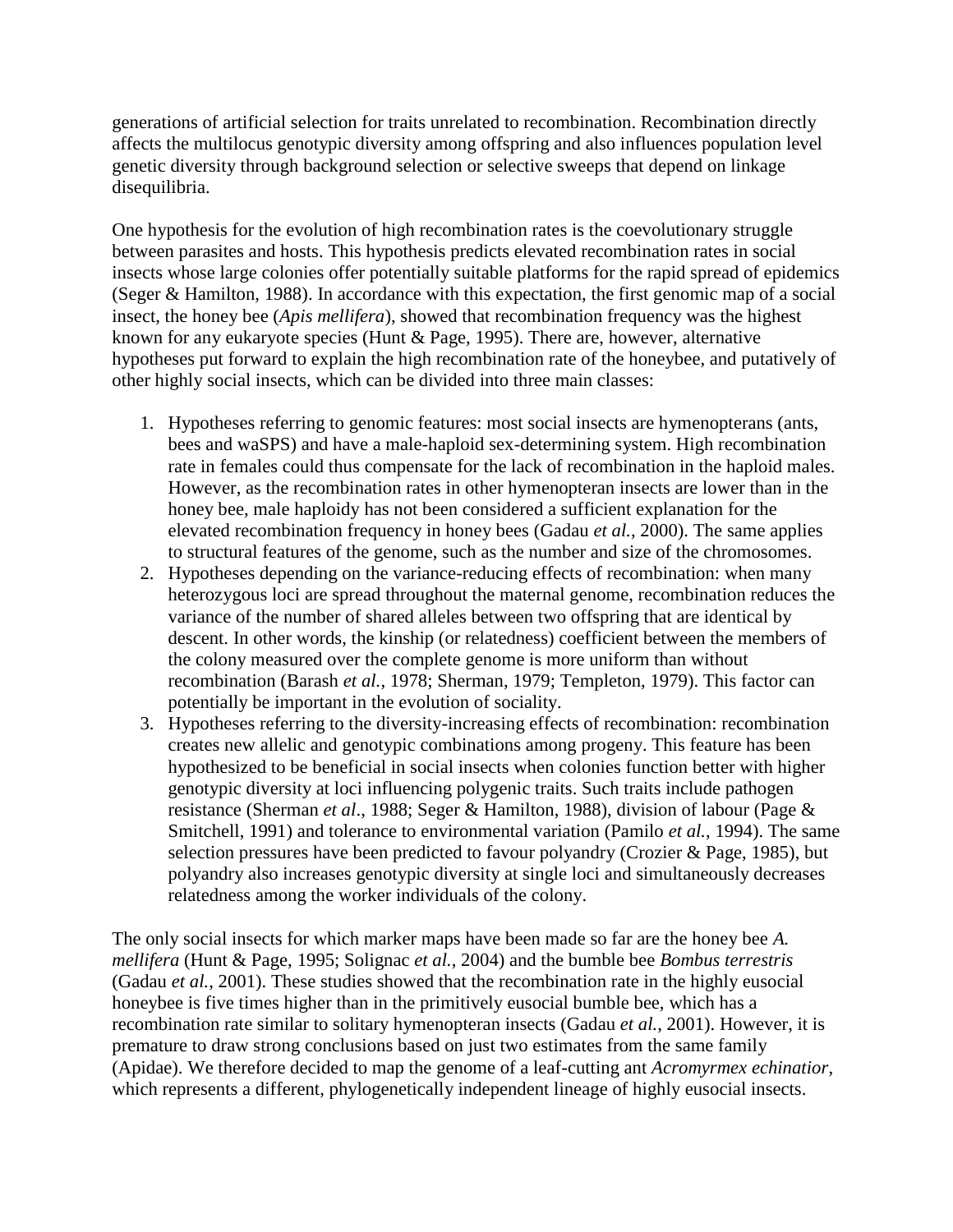This species resembles the honeybee in its general biology and life history traits. Colonies are large and typically consist of thousands of individuals that are usually headed by a single polyandrous queen, division of labour is strongly developed, queens are long-lived and the pathogen load is significant (Hughes *et al.*, 2002,2004; Hughes & Boomsma, 2004). *Acromyrmex* leaf-cutting ants also have physically polymorphic workers, with minor workers that mainly take care of tasks inside the nest and major workers that are specialized in foraging and guarding. The importance of polyandry and intracolonial genetic diversity was demonstrated by Hughes *et al.* (2003), who showed that different patrilines are unequally represented in the two worker castes and that genetic variation explained a significant amount of the phenotypic variance in the development and specialization of workers. The observed developmental specialization agreed with the stimulus-response-threshold model of Page & Mitchell (1991). Similarly, genotypic variation in honeybee workers is associated with traits such as foraging for pollen and nectar (e.g. Hunt *et al.*, 1995), defence (Breed & Rogers, 1991; Breed *et al.*, 2004) and regulating nest temperature (e.g. Jones *et al.*, 2004), which are all complex physiological traits that are likely to be polygenic. As the genotypic diversity within colonies is influenced by both polyandry and recombination, we have earlier predicted that the leaf-cutting ant *A. echinatior* should resemble the honeybee in having a high recombination frequency (Gadau *et al.*, 2001).

# MATERIALS AND METHODS

Social hymenopteran species are highly suitable for mapping purposes because of their haplodiploid sex-determination system and large family sizes. Haploid males represent meiotic products of their mother, so controlled crosses are not necessary for constructing linkage maps (Gadau *et al.*, 2001). Our mapping material consisted of 96 haploid males produced by a single queen under laboratory conditions. We could be certain of the origin of males because they are produced by arrhenotokous parthenogenesis and are not affected by the number of matings of the mother queen. In addition, workers refrain from laying unfertilized eggs in the presence of the queen (Dijkstra *et al.*, 2005), so all males were queen sons. The laboratory colony was originally dug up in April 1996 in Gamboa Panama as a young colony with a single queen and a single ball-shaped fungus garden with a radius of ca. 5 cm. The colony was kept in the laboratory where it grew to an appreciable size so that males were produced and could be collected in the summer of 1998. The genomic DNA was extracted according to the CTAB-based method (Hunt & Page, 1995).

#### AFLP

The AFLP markers were used to genotype the males (see Vos *et al.*, 1995 for the method). These are normally dominant (presence/absence) markers, which normally lead to a loss of information in a diploid population, but which remained fully informative in our study because we used haploid males.

We used the AFLP Core Reagent kit (Invitrogen Life Technologies, USA) and the reactions were done according to the manufacturer's protocol with the following modifications: we used 15 ng  $L^{-1}$  of genomic DNA in the initial restriction digest. Subsequently, all reactions were done at 50% of the recommended reaction volumes. We used 64 different combinations of selective EcoRI- and MseI-primers (Alameda, CA, USA) in the second PCR. These primers have earlier been used in mapping studies of the honey bee (Rueppell *et al.*, 2004) so that we had preliminary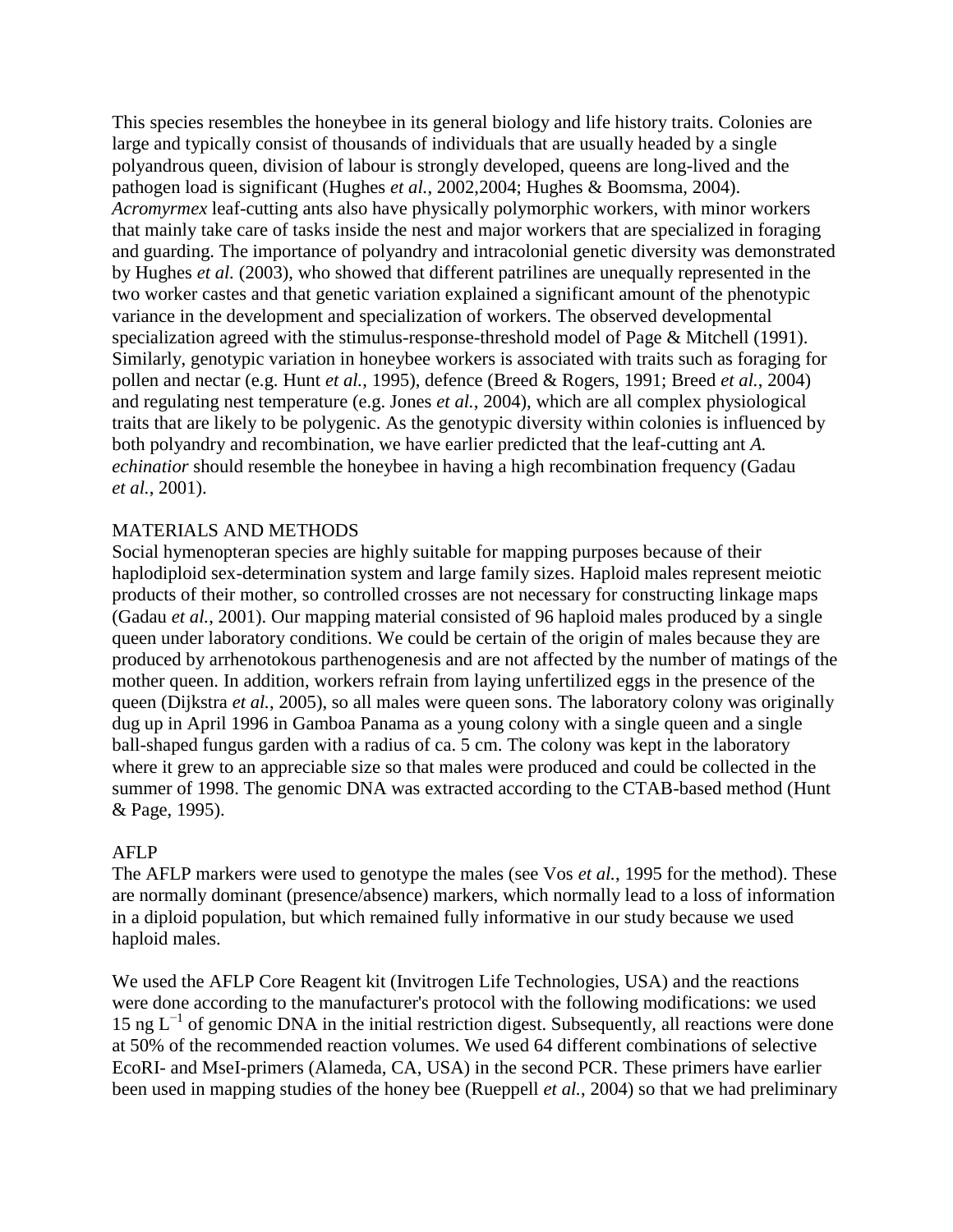information of their suitability. EcoRI primers were labelled with  $(P^{33})$  ATP and used at a final concentration of 85 ng mL<sup>-1</sup>. MseI-primers were used at 625 ng mL<sup>-1</sup>. The steps of the preamplification program were 94 °C for 1 min, 56 °C for 1 min and 72 °C for 1 min and preamplification was run for 24 cycles. The products were diluted 1 : 50 to serve as template in the selective amplification. The temperature profile for the selective amplification was 94 °C for 1 min, 65 °C for 1 min (increment of 0.7 °C cycle−1 ), 72 °C for 1 min (cycled 12 times), 94 °C for 30 s, 56 °C for 1 min and 72 °C for 1 min (cycled 22 times). The products were run on 6% polyacrylamide gels (35 cm  $\times$  45 cm  $\times$  0.4 mm) with a radioactively labelled Sequamark size standard (Research Genetics, Hunstville, AL, USA) for 2.5 h at 1600 V. The gels were transferred onto filter paper, vacuum dried for 1–3 h and exposed against autoradiograph films (Biomax MR film, Kodak, NY, USA) for 2–7 days. All the polymorphic markers that could be screened reliably were typed and second screening was done for those markers. Ambiguous bands were either rerun or marked as missing data.

# LINKAGE ANALYSIS

mapmaker/exp version 3.0 (Lander *et al.*, 1987; Lincoln *et al.*, 1992) was used to construct the linkage map. The haploid male data were coded as an f2 backcross, because it gives the same estimates of cM distances when the data are coded to be haploid (present alleles were coded as H, absent alleles as A and missing information as -). Mapping was done 'phase unknown' because no information was available from the grandparents of the males. In addition to the observed phase the alternative phase was created for each marker. Thus all the markers had a first phase (original data) and an artificially created second phase where allelic information per marker was coded to be the opposite. The Kosambi mapping function (Kosambi, 1944) was used in all steps of map construction because it takes potential double recombination events into account, and thus reduces the map length. The overall mapping procedure followed Gadau *et al.* (2001):

- 1. The phase was assigned to every marker allele.
- 2. For each marker an artificial second marker was introduced in the data set with the same genotype but complementary phase.
- 3. In two-point analysis, the 'Group'-command (LOD 5.0, 24.6 cM) created a preliminary set of linkage groups for the doubled dataset. Because each marker was present twice, we found initially 28 identical pairs of linkage groups. This allowed us to fix the phase for every marker inside a given linkage group and to discard the alternative equally likely linkage group. For all following steps we used only one arbitrarily chosen linkage group of the two mirror linkage groups.
- 4. The most likely order of markers within each linkage group was determined by multipoint analysis using a combination of commands 'Order' (LOD 5.0, 24.6 cM), 'Compare' and 'Try'.
- 5. The three point command 'Ripple' (LOD 3.0, window size 3–5) was used to confirm the final marker order in the groups.
- 6. We used the 'Near' command with the criteria LOD 3.0 and 35 cM to add markers that had remained unlinked in step 3 but which could be linked when several other markers were already clustered and ordered in the linkage groups.
- 7. Finally, some of the existing groups were combined if the distal markers were within 35 cM distance and the statistical threshold score was at least 3.0. The 'Near'-command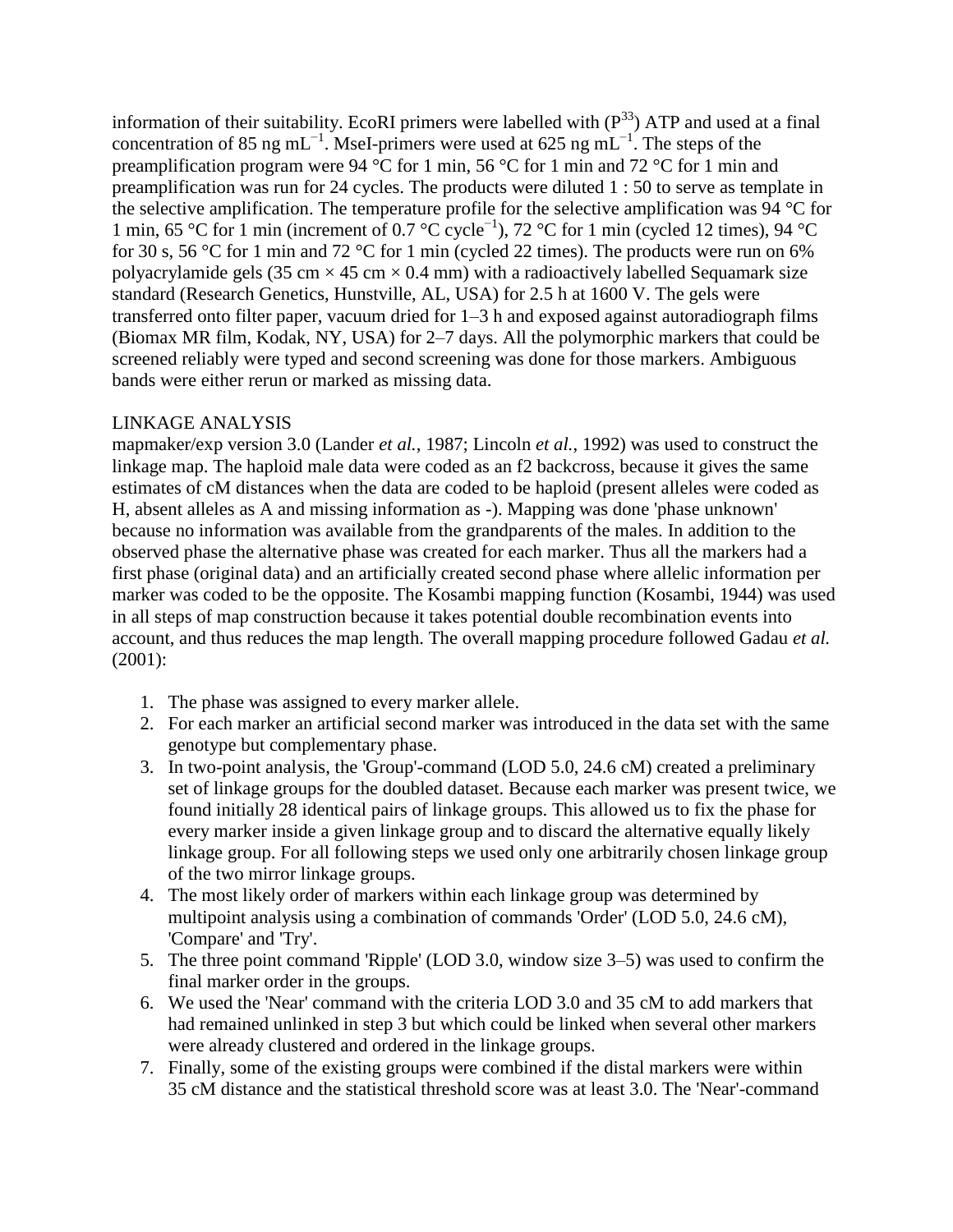was repeated for every new distal marker in the group until there were no new markers close enough to be attached in the groups with the set criteria (3.0 LOD, 35 cM). The order within these newly formed groups was again tested using the 'Order' and 'Ripple' commands (LOD 3.0, 35 cM). The final map was then run through an error detection process of Mapmaker 3.0, with the error detection option switched on with an a priori error probability of 1% to detect the presence of multiple cross-overs in linkage groups. As a final check, the raw data were inspected manually, and arranged according to the order of markers to allow visual identification of possible falsely scored individuals.

#### FLOW CYTOMETRY

Single cell suspensions from worker ants of which the gaster was removed (and/or muscles of honey bees) were obtained by applying a modification of the method of Lamatsch *et al.* (2000) for fish fin clips. The tissue was chopped in 2.1% citric acid/0.5% Tween 20, and incubated at room temperature (RT) with gentle stirring for 10 min.

The cells were resuspended for the propidium iodide measurement directly in staining buffer containing 154 mm NaCl, 100 mm Tris–Cl pH 7.4, 1 mm CaCl2, 0.5 mm MgCl2, 0.2% BSA, 0.1% NP40, 25 U ml<sup>-1</sup> RNAse A and 50  $\mu$ g ml<sup>-1</sup> propidium iodide, and stained for approximately 1 h at 4 °C in the dark. Heparinized red blood cells from female chicken (*Gallus gallus*) were used as standard (crbc). Whole blood was diluted approximately 1 : 100 in minimal essential medium (MEM) containing a final concentration of 10% dimethyl sulfoxide, aliquoted and stored at −20 °C. After centrifugation the cells were treated like the sample cells. The concentration of the samples was approximately  $2 \times 105$  cells mL<sup>-1</sup>, the concentration of crbc slightly higher. Sample cells and reference cells were mixed at a ratio of 2 of 3 to 1 of 3 to obtain optimal results. Immediately before analysis the samples were filtered through a 50 mm nylon mesh to prevent obstruction of the flow chamber with chitin. The measurements were performed on a BD-L3R (Becton Dickinson, NJ, USA) equipped with a 488 nm argon-ion laser with 20 mW power output. At least 10 000 cells were measured per sample.

To determine the nuclear DNA content, the ratio of the channel numbers from the sample and chicken is multiplied by the known DNA content of crbc  $(2.5 \text{ pg nucleus}^{-1}$ ; Vinogradov, 1998). Our estimate for the honey bee exceeded by 10% the value given with the release (Amel\_3.0) of the draft genome sequence so we transformed our estimates to correspond to the genome size of 238 Mb in the honey bee.

#### RESULTS

Out of a total of 64 selective primer pairs, 59 produced 216 variable markers. We discarded markers as qualitatively questionable when their segregation was more biased than 1 : 3 or 3 : 1. This was done because the applicability of segregation distortion markers in constructing the linkage map is not unambigious (e.g. Kuittinen *et al.*, 2004) especially when using Mapmaker that cannot analyse data using distortion models (Hui Liu, 1998). We therefore discarded 38 markers from mapping and discuss them separately below. It has also been suggested that the segregation distortion loci should have little effect on the estimate of genome length (Hackett & Broadfoot, 2003).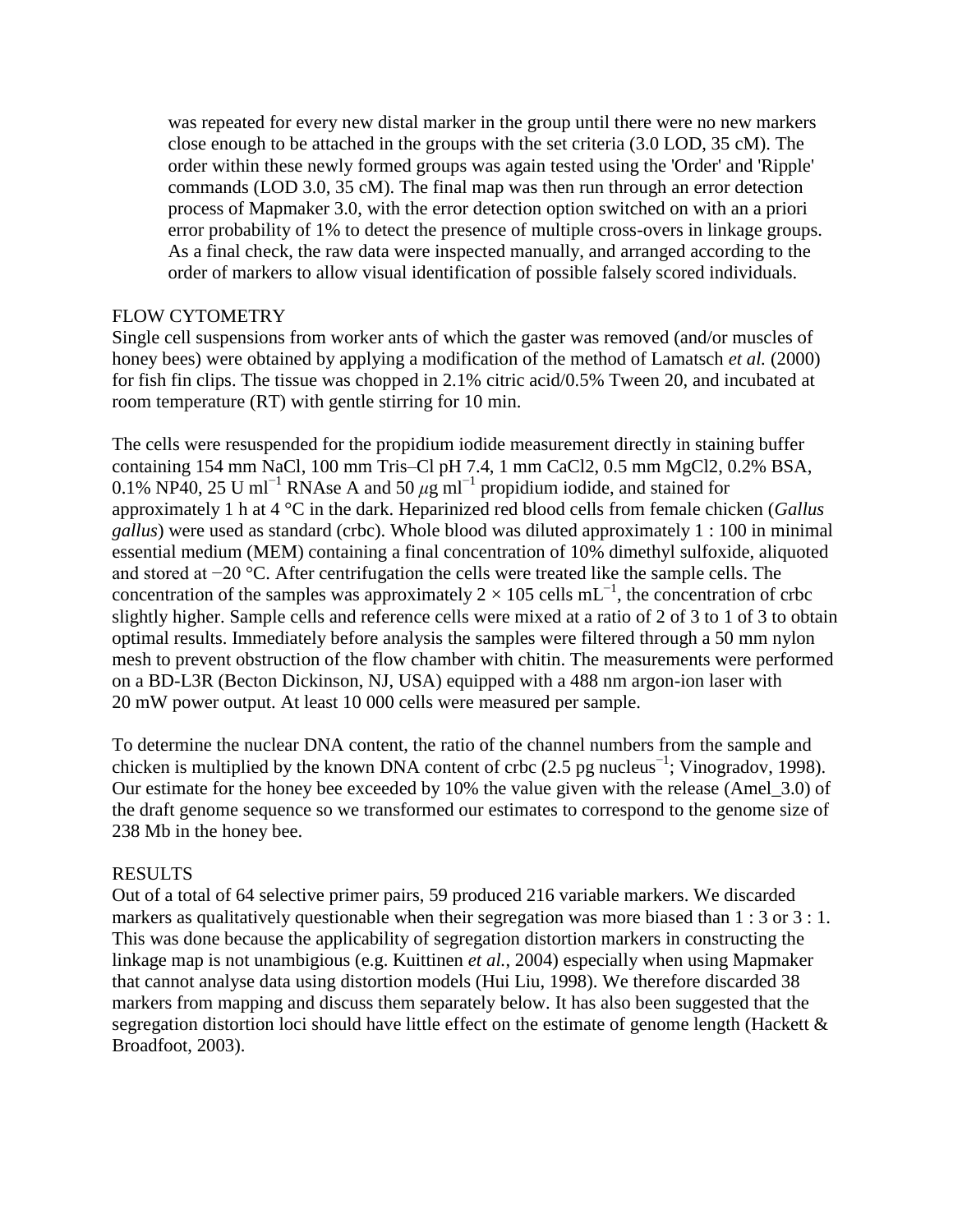Of the remaining 178 informative markers, 145 linked in groups with the final linkage criteria of LOD 3.0 and 35 cM (Kosambi). The mean frequency of the presence alleles for the markers in linkage groups was 0.44 (Fig. 1). The band sizes ranged from 68 to 600 bp and the detected polymorphisms were exclusively presence/absence polymorphisms. On average, we scored 3.4 markers per primer pair (216/64), or 2.8 markers (178/64) if only the markers used for the map are taken into account. This is in the range of AFLP-marker information from many other species (e.g. Parsons & Shaw, 2002; Zhong *et al.*, 2004). Marker names refer to the combination of selective EcoRI- and MseI-primers used and the last part indicates the inferred fragment size of the marker.



**Fig. 1** Distribution of presence alleles of linked markers. On *X*-axis are frequencies for each allele per marker and in *Y*-axis are counts of markers.

The frequency of scoring errors and processing mistakes was determined for 20 primer pairs that were selectively amplified, ran and scored twice. Scoring of the films was done independently.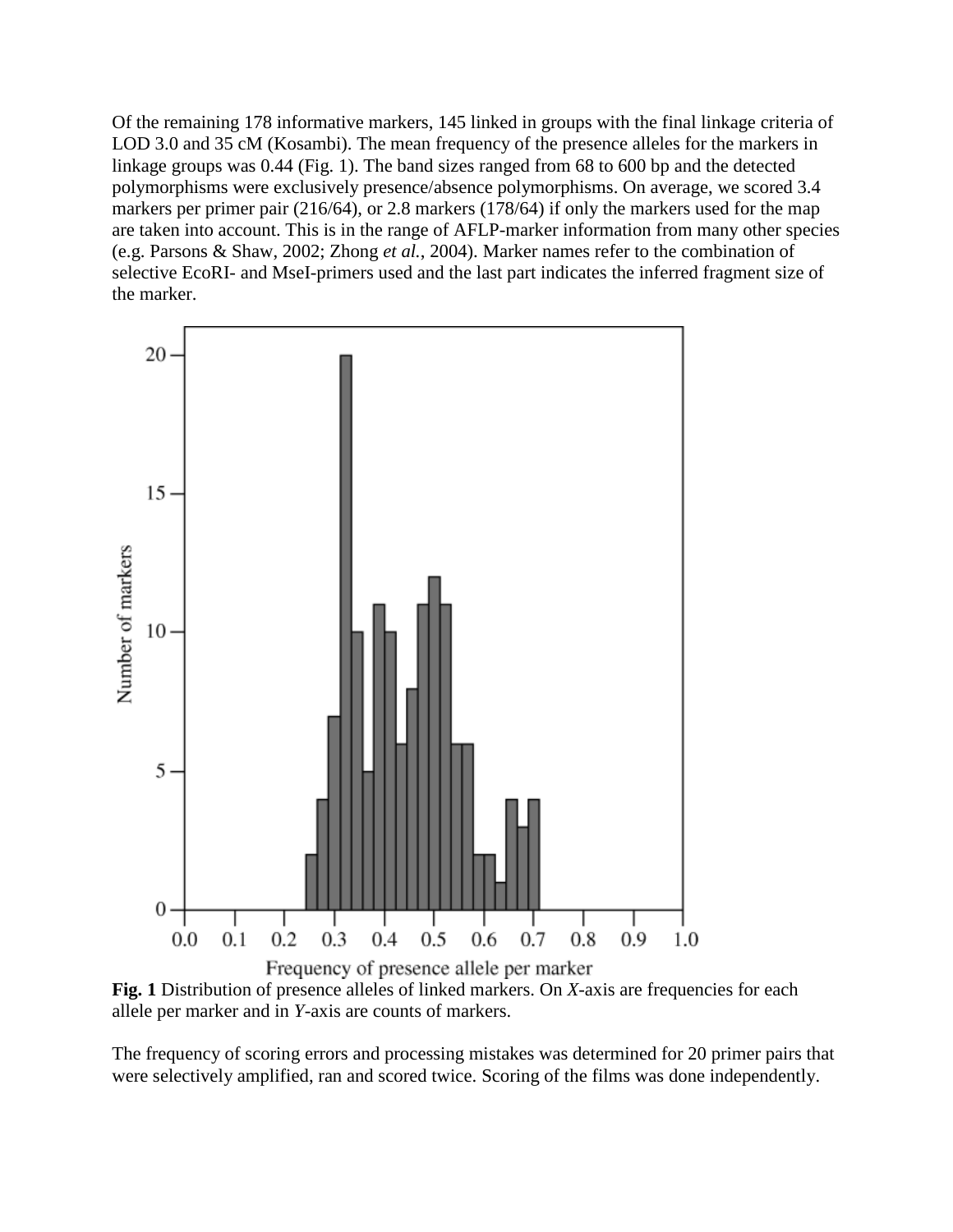The arithmetic mean and the SD for scoring and typing errors were 1.0 and 1.4 bands per primer pair, respectively.

The markers clustered in 22 linkage groups (Fig. 2) and 19 of them had at least three markers, while the remaining three groups consisted of only two marker loci. The number of linkage groups thus slightly exceeded the haploid chromosome number of *A. echinatior*, which is 18 (J. Gadau, unpublished data). In total, fifteen originally unlinked markers could be integrated into the existing linkage groups with the near-command (LOD 3.0 and 35 cM) and the final linkage groups that resulted from combining the preliminary groups were 1, 5–8 (Fig. 2).

The map spans 2033.8 cM. Since the number of linkage groups exceeds the haploid chromosome number, we added 35 cM (our criteria for joining the linkage groups) for each gap to cover the distance between the four additional linkage groups. This resulted in a final recombinational map size of 2174 cM. However, it is notable that this underestimates the real distance because we could not combine the existing marker groups with LOD values 3.0 and 35 cM. In addition, 33 markers remained unlinked.

To improve the quality of the linkage map we ran the error detection system of Mapmaker Version 3.0. Individuals that were marked as falsely scored by the error detection system were verified in the ordered raw data (see Materials and methods). Correcting these errors and rescoring the films reduced the map size by 4.5% (to 2076.3 cM), or 2.8% if only markers with error LOD greater than 2.0 were rescored (2112.6 cM). Using the conservative estimate of 2076.3 cM as the recombinational size of the *A. echinatior* genome, the intermarker distance in our map was about 14 cM (2076/145). The physical size of the *A. echinatior* genome was estimated to be 335 Mb so 1 cM equals approximately 161 kb (or 6.2 cM  $Mb^{-1}$ ).

As explained above, we discarded 38 markers with strong segregation distortion. Including these markers showed that 20 of them remained unlinked whereas the remaining 18 markers joined the linkage group 1. As a result, the overall recombination rate was a little higher than reported here, so our estimate is conservative.

#### DISCUSSION

#### **Comparison of recombination rates**

Previous studies [\(Hunt & Page, 1995;](http://www3.interscience.wiley.com/cgi-bin/fulltext/118631920/main.html,ftx_abs#b30) [Rueppell](http://www3.interscience.wiley.com/cgi-bin/fulltext/118631920/main.html,ftx_abs#b59) *et al.*, 2004; [Solignac](http://www3.interscience.wiley.com/cgi-bin/fulltext/118631920/main.html,ftx_abs#b63) *et a*l., 2004;) found an extraordinarily high recombination rate in the honeybee, the highest recorded value in any eukaryote. A lower rate in a bumblebee led [Gadau](http://www3.interscience.wiley.com/cgi-bin/fulltext/118631920/main.html,ftx_abs#b19) *et al.* (2001) to hypothesize that sociality alone cannot explain this high recombination rate, but that the genotypic diversity created by the high recombination rate is crucial for proper functioning of complex social insect colonies such as in the honeybee. Based on this hypothesis, they predicted [\(Gadau](http://www3.interscience.wiley.com/cgi-bin/fulltext/118631920/main.html,ftx_abs#b19) *et al.*, 2001) that the leafcutter ant *A. echinatior* should also have a high recombination rate, as its colonies resemble those of the honeybee in many respects. Our present results clearly confirm this prediction.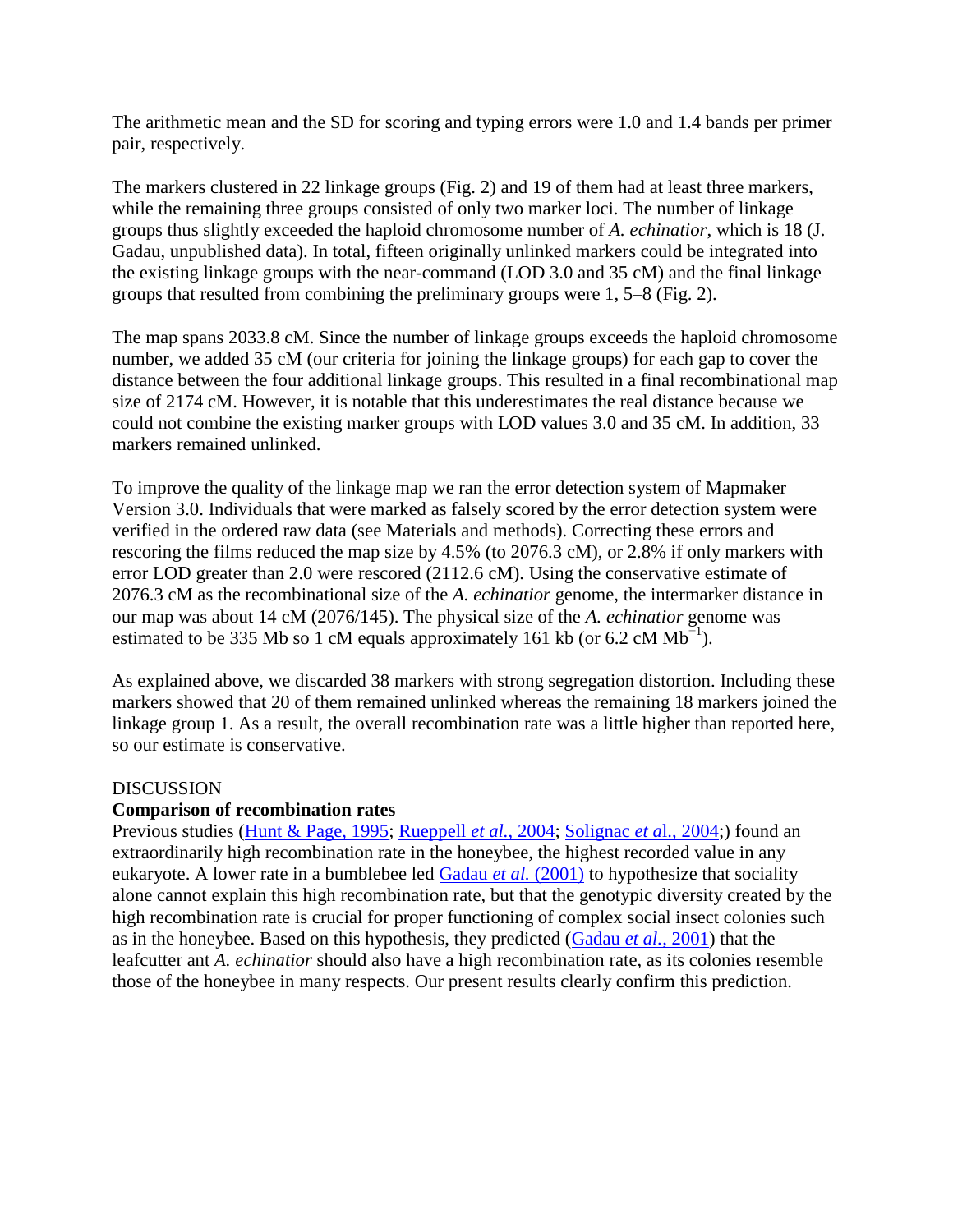

Fig. 2 Linkage groups for the ant *Acromyrmex echinatior*. On the left side are distances between markers in cM, and on the right side the names of the markers.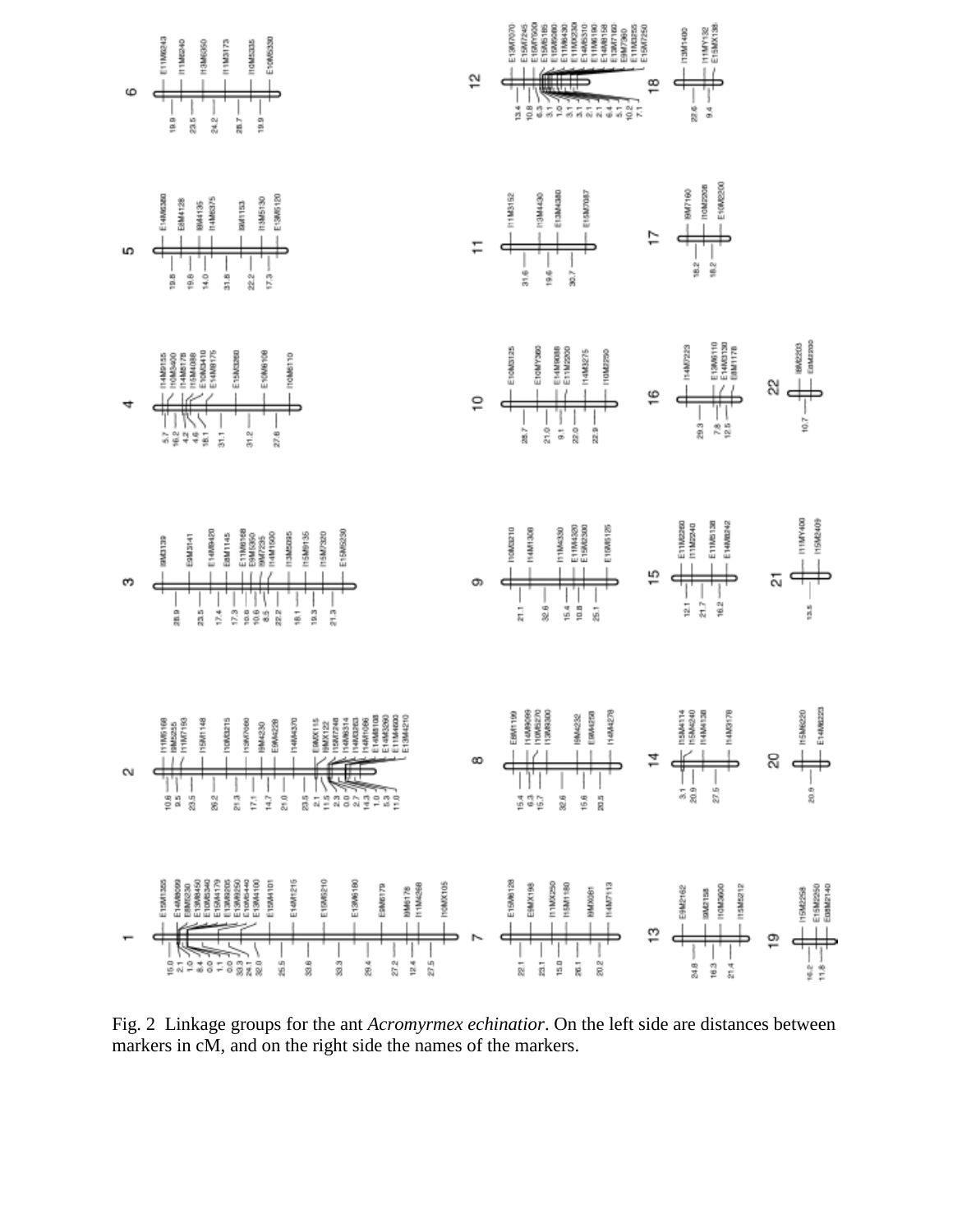The linkage map of *A. echinatior* based on 145 AFLP marker loci is the first genomic map for an ant and the third for social insects in general. It shows elevated recombination rates compared to other insects and mammals [\(Table](http://www3.interscience.wiley.com/cgi-bin/fulltext/118631920/main.html,ftx_abs#t1) 1). For example, the recombination rate is four and five times higher, respectively, than in *Drosophila* and humans. Although our map is not saturated, it shows that insects with large and complex societies have a linkage map that is larger than an equivalent map of a primitively eusocial bumble bee. Furthermore, a separate project on another ant, *Pogonomyrmex rugosus*, has resulted in an estimated recombination rate of  $\sim$ 72 kb cM<sup>-1</sup> (255 Mb/3558 cM, A. Sirviö*et al.*, unpublished data) that is even higher than the one obtained for *A. echinatior* and thus adds further support to the overall pattern of increased recombination rates among highly eusocial insects. Our estimate of the physical genome size would be 10% bigger if compared against the chicken genome, but this does not alter any of the conclusions.

| <b>Species</b>                                                                       | <b>Chromosome</b><br>number $(n)$ | <b>Main</b><br>method | <b>Number</b><br><sub>of</sub><br>markers | Physical<br>size of<br>genome<br>(Mb) | <b>Linkage</b><br>size of<br>genome<br>(cM) | <b>Recombination</b><br>rate (kb $cM^{-1}$ ) |
|--------------------------------------------------------------------------------------|-----------------------------------|-----------------------|-------------------------------------------|---------------------------------------|---------------------------------------------|----------------------------------------------|
| Social insects<br>Apis mellifera (Hunt<br>& Page, 1995, the<br>physical size is from | 16                                | <b>RAPD</b>           | 395                                       | 238                                   | 3450                                        | 69                                           |
| the genome release<br>Amel_ $3.0$ )                                                  |                                   |                       |                                           |                                       |                                             |                                              |
| Acromyrmex<br>echinatior (this study)                                                | 18                                | <b>AFLP</b>           | 145                                       | 335                                   | 2076                                        | 161                                          |
| <b>Bombus</b> terrestris<br>(Gadau et al., 2001)                                     | 18                                | <b>RAPD</b>           | 79                                        | 367                                   | 1073                                        | 342                                          |
| Other insects<br><i>Nasonia</i> (Gadau et al.,<br>1999)                              | 5                                 | <b>RAPD</b>           | 91                                        | 312                                   | 765                                         | 410                                          |
| <b>Bracon</b> hebetor<br>(Antolin et al., 1996)                                      | 10                                | <b>RAPD</b>           | 79                                        | 156                                   | 1156                                        | 134                                          |
| Drosophila<br>melanogaster (Lindsley<br>& Zimm 1992; Adams<br><i>et al.</i> , 2000)  | $\overline{4}$                    | Sequencing            |                                           | 180                                   | 280                                         | 643                                          |
| Tribolium castaneum<br>(Zhong $et$ al., 2004)                                        | 10                                | <b>AFLP</b>           | 269                                       | 200                                   | 573                                         | 350                                          |
| Aedes aegypti (Fulton<br><i>et al.</i> , 2001)                                       | 3                                 | cDNA                  | 68                                        | 750-842                               | 134-228                                     | 3693-5597                                    |
| Laupala (Parsons &<br>Shaw, 2002)                                                    | 8                                 | <b>AFLP</b>           | 231                                       | 1900                                  | 2330                                        | 815                                          |
| <i>Bracon</i> sp near                                                                | 10                                | <b>RAPD</b>           | 71                                        | 156                                   | 536                                         | 291                                          |

#### **Table 1 Mapping information for different species. The physical genome sizes of**  *Acromyrmex* **and** *Bombus* **have been calibrated against** *Apis mellifera***.**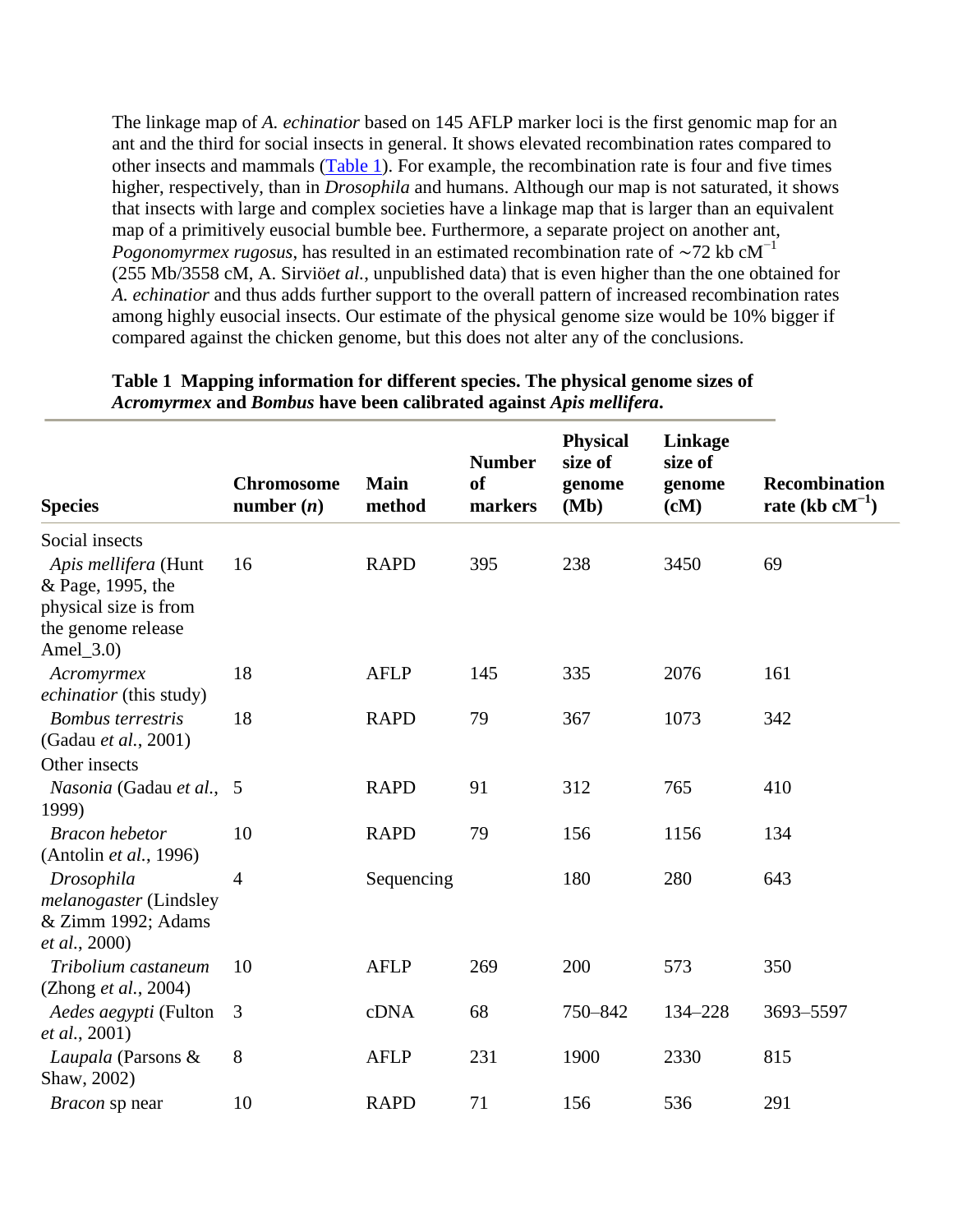| 28 | <b>RAPD</b> | 1018 | 495  | 2000      | 250       |
|----|-------------|------|------|-----------|-----------|
|    |             |      |      |           |           |
| 23 | usat        | 5136 | 3020 | 3615      | 835       |
| 20 | <b>SSLP</b> | 7377 | 2580 | 1361      | 1896      |
| 21 | <b>SSLP</b> | 432  | 2720 | 1509      | 1803      |
| 40 | $\mu$ sat   | 276  | 2797 | 1510-2700 | 1852-1035 |
|    |             |      |      |           |           |

An exception to this general trend is provided by the parasitic wasp *Bracon hebetor* whose recombination rate is close to that estimated for the leafcutter ant (Table 1, Antolin *et al.*, 1996) and thus remarkably high for a solitary insect. However, that estimate was obtained by using different linkage criteria (LOD 3.0 and 50 cM) and the linkage size of the genome of another *Bracon* species (taxonomically near *hebetor*) is less than half of that reported for *B. hebetor* (Holloway *et al.*, 2000, Table 1). The comparison of map sizes can be problematic as different sample sizes, methods, marker numbers and software have been used. However, multiple alternative estimates for *Aedes aegypti* (Antolin *et al.*, 1996), *Tribolium castaneum* (e.g Beeman & Brown, 1999), *Bombyx mori* (Tan *et al.*, 2001), *A. mellifera* (Solignac *et al.*, 2004; Rueppell *et al.*, 2004), *Homo sapiens* (e.g Dib *et al.*, 1996) and *Canis familiaris* (e.g Lingaas *et al.*, 1997; Mellersh *et al.*, 2000) do not differ dramatically from those presented for these species in Table 1.

Another potentially interesting feature of the *Acromyrmex* genome is connected to the markers that showed clear segregation distortion. Percentage of distorted markers varies from 14.5% to 65% both in plants and animals (e.g. Voorrips *et al.*, 1997; Tan *et al.*, 2001; Zhong *et al.*, 2004). Thus, 17% in our study is in line with results obtained for other species. Biased segregation can occur mainly because of premating (meiotic drive) and postmating (viablility/fertility) selection. The occurrence of segregation distortion might also be due to methodological artefacts during the production of markers, small sample size (Hackett & Broadfoot, 2003) and breakdown of long-chain DNA during extraction from tissue samples. Solignac *et al.* (2004) detected several distorted markers in the honey bee genome that were scattered across different linkage groups, indicating that biased segregation could be due to deleterious alleles. Strong gender-specific segregation distortion has been detected in the ant *Formica aquilonia* in which the gametes produced by heterozygous queens segregate evenly in diploid daughters whereas all haploid sons receive only one type of maternal alleles (Pamilo, 1993). Such a strong segregation distortion was detected for three unlinked markers in *F. aquilonia*, whereas most distorted markers in *A. echinatior* clustered in a single linkage group. Clearly, the phenomenon needs further study.

*Hypotheses for the high recombination rate*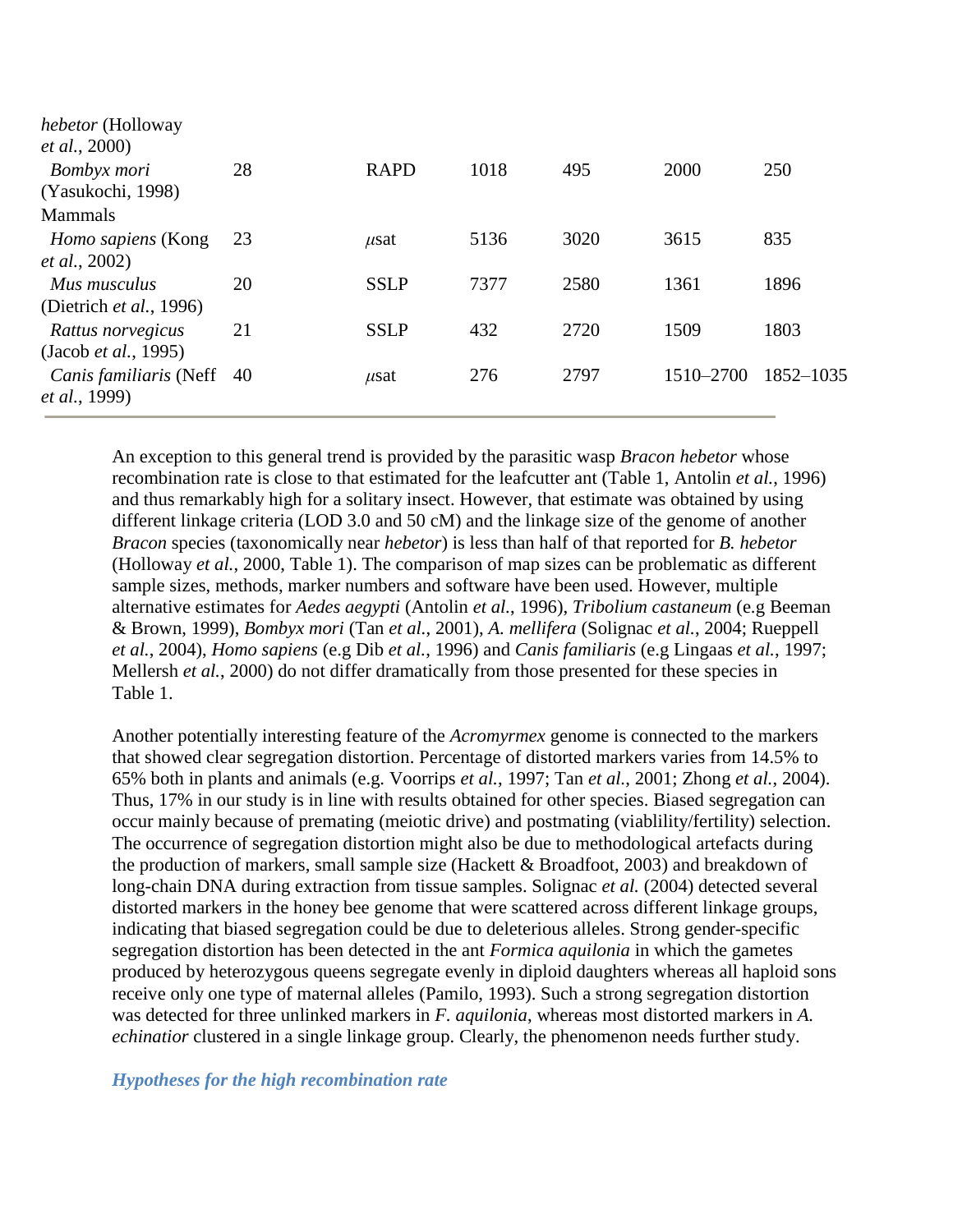The role of recombination in increasing genotypic diversity within social insect colonies can be compared to that of polyandry. Both honey bee and leafcutter ant queens are known to be highly polyandrous. Mating frequencies are up to 10 in *A. echinatior* (Sumner *et al.*, 2004) and up to 20 in the honey bee (Kraus *et al.*, 2005) and in both species division of labour among workers has been shown to include a genetic component. Workers belonging to different patrilines differ in their propensities to perform certain tasks and even in their morphology or to develop into different morphological castes (e.g. Hughes *et al.*, 2003; Jones *et al.*, 2004). Polyandry results in large allelic differences between workers, whereas recombination generates a large number of genotypes with novel and rare allelic combinations of the maternal genome. The haploid males are recombinational products or gametes produced by their mother (Laidlaw & Page, 1984). This slightly increases the diversity among the patrilines in cases where a female mates with several related males. In honey bees, multiple mating could also be relevant in ascertaining the production of heterozygous females in regard to the sex-determining locus (Beye *et al.*, 2003). Recombination and polyandry differ in the way they generate diversity. Recombination is effective in yielding variation in polygenic traits, whereas polyandry affects also single gene traits. Even though the basic consequences of recombination and polyandry are different, together they form an efficient way to generate genotypic diversity within social insect colonies.

Despite the importance of kin selection theory (Hamilton, 1964) for the origin and maintenance of social insect colonies, it has been suggested that selection acting on multiple levels and foremost on the group level would primarily promote the evolution of colonies (see Korb & Heinze, 2004 for a review). Accordingly, the hypotheses referring to the variance reducing and genotypic diversity increasing effects of recombination have been considered important in the evolution of large and socially complex insect colonies. We will discuss these hypotheses in light of our results.

The nestmate recognition system has been associated to the pattern of cuticular hydrocarbon compounds on the surface of individuals (see review by Lenoir *et al.*, 2001; Howard & Blomquist, 2005). Since multiple compounds are involved we can assume a complex, polygenic genetic basis for this pattern. Recombination could be relevant in such a system by preventing the formation of genetically distinct groups of offspring, thus avoiding the expression of nepotism among distinct groups of close kin within a colony. This could select for enhanced recombination rate in eusocial species but it is not evident why there would be a difference between small societies (bumble bee) and large and complex societies such as *A. echinatior*. The observed difference in the recombination rate between the bumble bee and species with large and complex societies therefore calls for other explanations. One of these explanations could be that enhanced recombination rates arose after the evolution of multiple queen mating, as the coexistence of full sister patrilines with other (half-sister) patrilines is particularly conducive to the expression of nepotistic tendencies when cuticular hydrocarbons would be informative about the degree of kinship (e.g. Boomsma *et al.*, 2003).

A high density of individuals within social insect nests increases inter-individual contacts and creates an ideal platform for the horizontal transmission of parasites (Schmid-Hempel, 1998). It has been suggested that well-adapted parasites can spread rapidly in genotypically less diverse colonies, resulting in an extensive pathogenic load. Thus, long-term competition between parasites and hosts could be driving the evolution of recombination (Seger & Hamilton, 1988).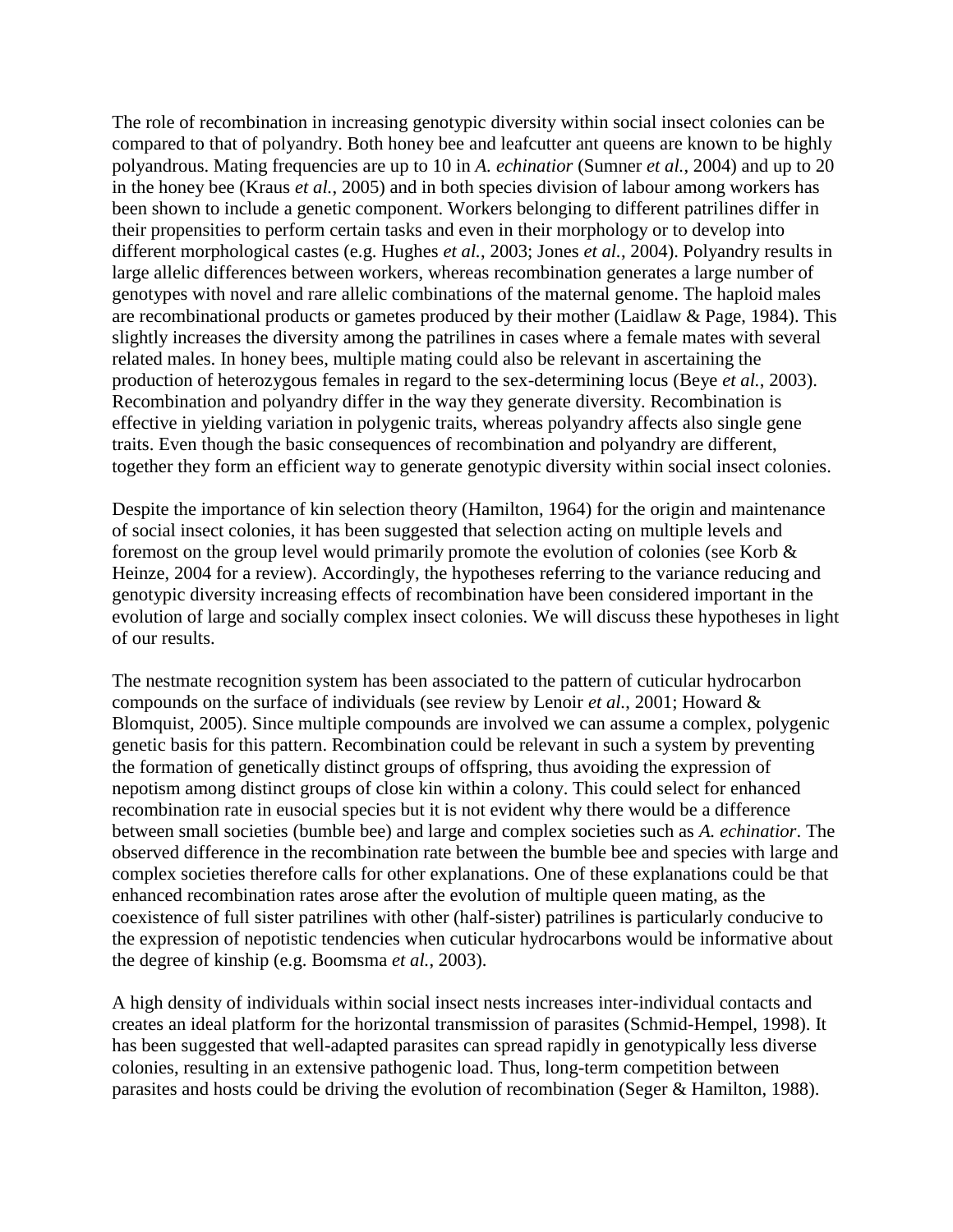Gadau *et al.* (2001) considered the parasite hypothesis as an unlikely explanation for the observed difference in the recombination rate in bees as the bumble bees suffer from pathogen loads comparable to those in the honeybee. However, it is not sure that the incidence of parasitism directly describes the genetic effects of the parasite load, as the effects can multiply over the years in feral and perennial social insect colonies. Hughes & Boomsma (2004) showed genetic variation in the disease resistance in *A. echinatior*, supporting the credibility of the parasite hypothesis. Further measures of the effects of parasites are needed also from ants in order to critically test the hypothesis.

Another aspect prominent in social insects that has been associated with the genetic diversity of colonies concerns the allocation of work. Models explaining division of labour have often targeted separate components of the differentiation process, including the stimuli for task performance, the interactions between workers, genetic, neural and hormonal factors and the effects of experience (Beshers & Fewell, 2001). The importance of genetic variation has been shown in bees, ants and waSPS (e.g. Robinson & Page, 1988; O'Donnell, 1996; Hunt *et al.*, 1998; Hughes *et al.*, 2003; Jones *et al.*, 2004). In the response threshold model for task allocation (Page & Mitchell, 1991) workers are assumed to have a genetically determined internal threshold determining how they react to stimuli and perform specific tasks. A significant proportion of the threshold variation is postulated to depend on underlying genotypic differences, creating a system that combines individual task specialization and colony task flexibility. When the level of a stimulus is low, that task is performed by specialist workers with the lowest threshold for that task. These workers respond sooner than others to the stimuli, and they also reduce the stimulus experienced by the other workers. However, when the stimuli are strong, additional workers with a high threshold are recruited to perform the task.

It has been shown that task specialization, partly based on morphological differentiation, is associated with genotypic variation in the *A. echinatior* colonies and that the benefits of diversity are likely to select for polyandry (Hughes *et al.*, 2003). This is in line with the response threshold hypothesis (Hughes *et al.*, 2003). It seems reasonable to assume that the same task specialization system can also select for increased recombination, assuming that the relevant behaviours are influenced by interacting loci relatively close to each other within a linkage group.

We should also point out some other features that may connect the recombination rate and sociality. The task specialization hypothesis discussed above relies on the benefits resulting from the increased genotypic diversity within a single cohort of individuals. Other types of selection on the recombination rate depend on long-term effects and on the product of the recombination rate (*R*) and the population size (*n*). As advanced eusocial insects, particularly those with a single queen per colony, have commonly relatively small effective population sizes in spite of the huge biomass consisting mainly of workers a high value of *R* could be a compensation for a small *n*. Furthermore, highly eusocial species can have long generation times and the queens of *A. echinatior* species are known to live for more than 10 years (J. J. Boomsma, personal obs.). For long-term evolutionary effects, high values of *r* could also compensate for such long generation times.

#### *Future prospects*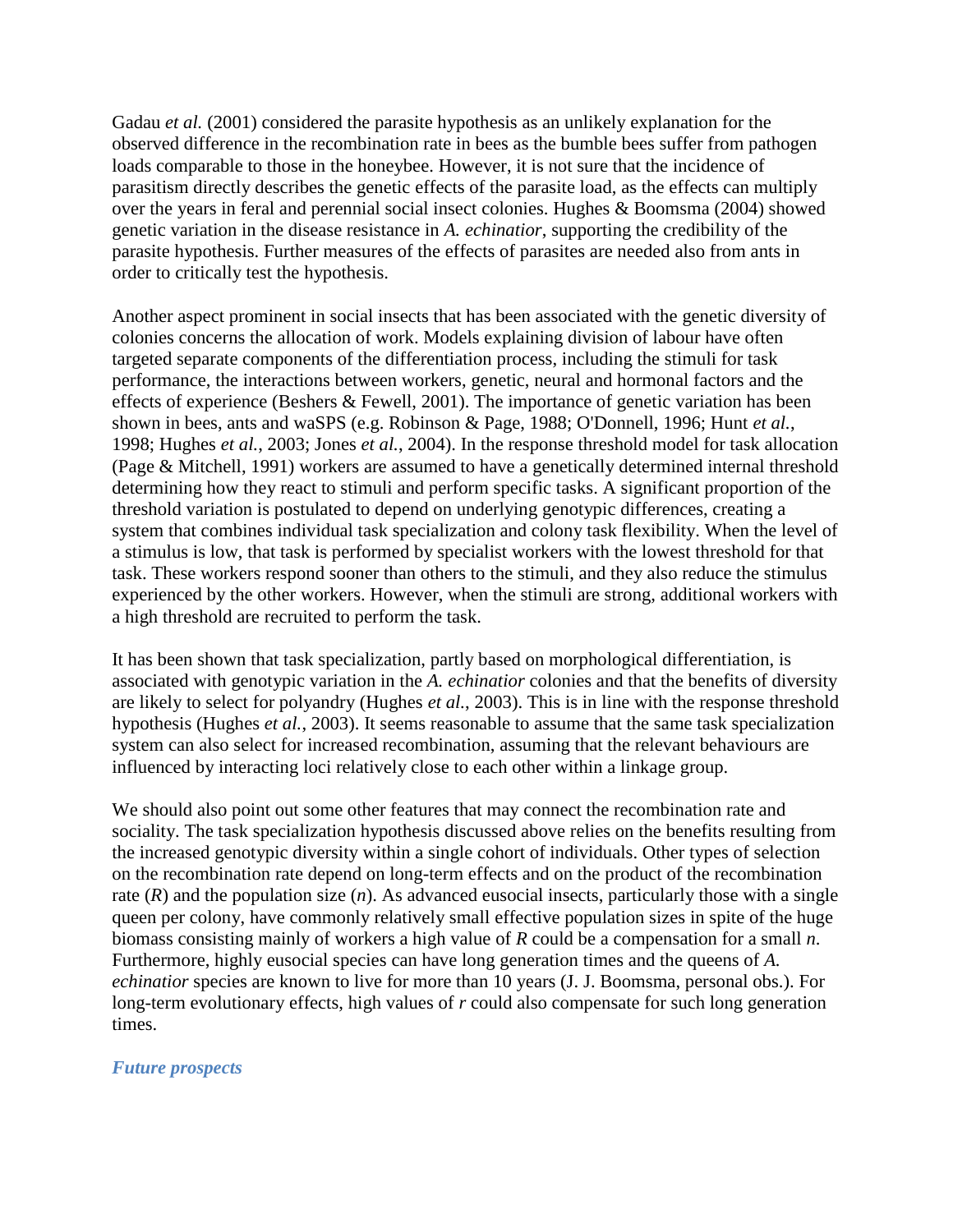It is difficult to discriminate between the alternative hypotheses that predict selection for increased genotypic diversity and high recombination rate, but our current results together with the earlier detected high recombination rate of the honeybee (Hunt & Page, 1995) strongly suggest that social complexity is a major factor selecting for an increased recombination frequency. To understand this phenomenon we need to exclude some of the above mentioned possibilities. One way to do that would be to determine whether recombination frequency is reduced in social parasites, which have semelparous reproduction and a very small number of workers or no workers at all. If genetic diversity of the worker force is driving the system, the social parasites should have lowered recombination frequencies. *A. echinatior* has a closely related social parasite *A. insinuator*, which has switched from polyandry to monandry, so that it would be interesting and telling to test whether this species has a reduced recombination frequency. The highly eusocial species studied so far, *Apis*, *Acromyrmex* and *Pogonomyrmex*, have also high levels of polyandry. Ants in the genus *Camponotus* are predominantly monandrous, yet they have comparable colony sizes and complex systems of division of labour similar to *Acromyrmex* or *Apis*. Determining the recombination rate for *Camponotus* would allow us to infer whether both polyandry and recombination have been selected for in order to increase the genotypic diversity within colonies, or whether they are uncoupled and differently influenced by selection. Unlike recombination, polyandry alters the levels of genetic relatedness and thus directly influences genetic conflicts among queens and workers (Crozier & Pamilo, 1996), for which reason the two traits may be under different selection pressures.

#### ACKNOWLEDGMENTS

This work was funded by the Academy of Finland (Grants 77311 and 211489 to P.P.) and the Graduate School of Population Genetics in Finland. Further financial support was provided by personal grants to A.S. from the Oulu University Scholarschip Foundation and Kuopio Naturalists' Society, Finland. J.G. was supported by a grant of the Deutsche Forschungsgemeinschaft (SFB 554 TP C5) and the Carlsberg Foundation supported the fieldwork of J.J.B. We thank D. Schindler, R. Friedl, M. Schmid and C. Steinlein for providing equipments and Baylor College of Medicine Human Genome Sequencing Center for making the draft genome sequence of the honey bee available.

#### **REFERENCES**

- Adams, M.D., Celniker, S.E., Holt, R.A., Evans, C.A, Gocayne, J.D. & 2000. The genome sequence of *Drosophila melanogaster*. *Science* **287**: 2185–2195.
- Antolin, M.F., Bosio, C.F., Cotton, J., Sweeney, W., Strand, M.R. & Black, W.C. IV. 1996. Intensive linkage mapping in a wasp (*Bracon hebetor*) and a mosquito (*Aedes aegypti*) with a single-strand conformation polymorphism analysis of random amplified polymorphic DNA markers. *Genetics* **143**: 1727–1738.
- Barash, D.P., Holmes, W.G. & Greene, P. 1978. Exact versus probabilistic coefficients of relationship: some implications for sociobiology. *Am. Nat.* **112**: 355–363.
- Beeman, R.W. & Brown, S.J. 1999. RAPD-based genetic linkage maps of *Tribolium castaneum*. *Genetics* **153**: 333–338.
- Beshers, S.N. & Fewell, J.H. 2001. Models of division of labor in social insects. *Annu. Rev. Entomol.* **46**: 413–440.
- Beye, M., Hasselmann, M., Fondrk, M.K., Page, R.E. Jr. & Omholt, S.W. 2003. The gene *csd* is the primary signal for sexual development in the honeybee and encodes an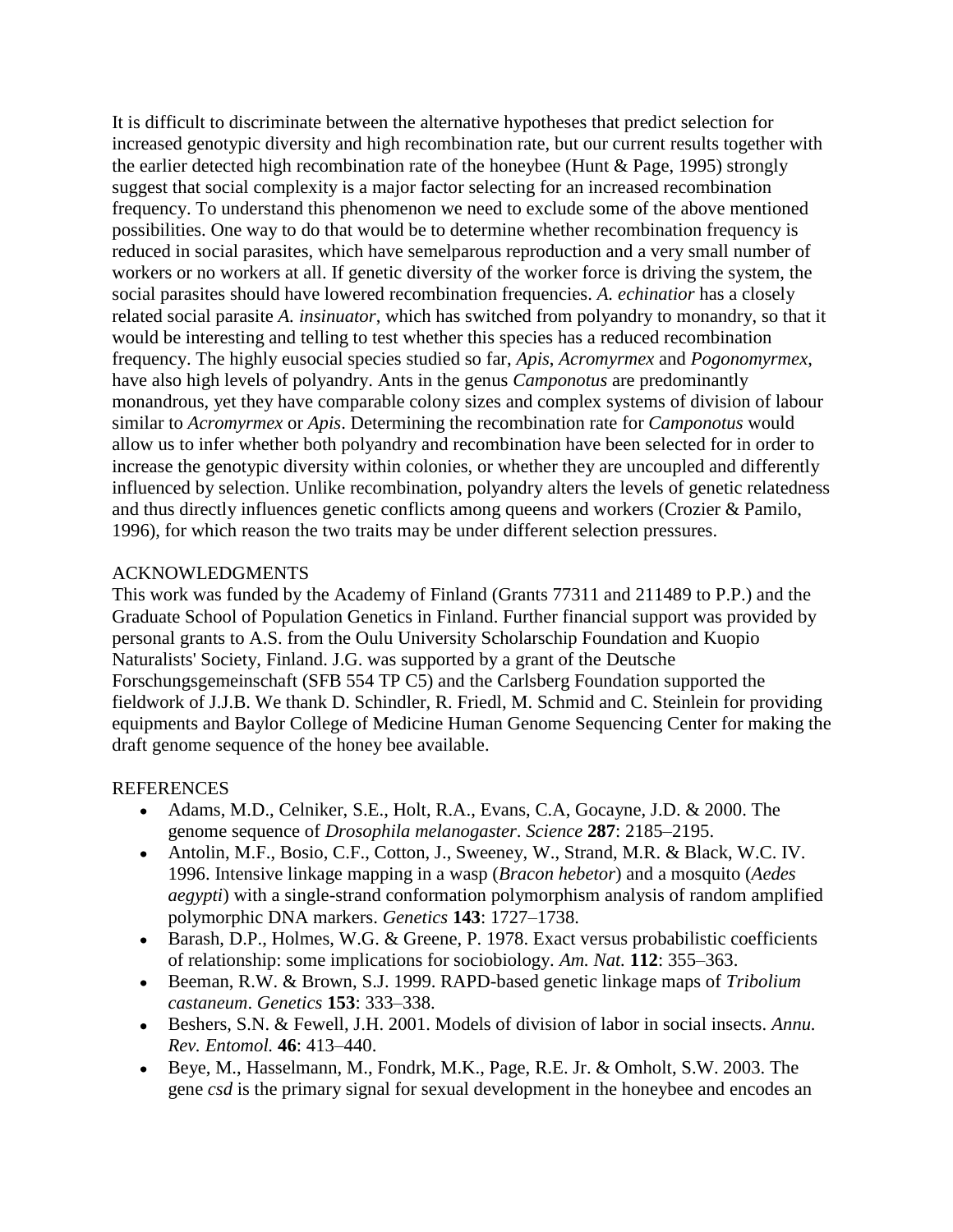SR-type protein. *Cell* **114**: 419–429.

- Boomsma, J.J., Nielsen, J., Sundström, L.L., Oldham, N.J., Tentschert, J., Petersen, H.C. & Morgan, D. 2003. Informational constraints on optimal sex allocation in ants. *Proc. Natl. Acad. Sci. USA* **100**: 8799–8804.
- Breed, M.D. & Rogers, K.B. 1991. The behavioral genetics of colony defense in honeybees: genetic variability for guarding behavior. *Behav. Genet.* **21**: 295–303.
- Breed, M.D., Guzman-Novoa, E. & Hunt, G. 2004. Defensive behavior of honey bees: organization, genetics and comparisons with other bees. *Annu. Rev. Entomol.* **49**: 271– 298.
- Broman, K.W., Murray, J.C., Sheffield, V.C., White, R.L. & Weber, J.L. 1998. Comprehensive human genetic maps: individual and sex-spesific variation in recombination. *Am. J. Hum. Genet.* **63**: 861–869.
- Burt, A. & Bell, G. 1987. Mammalian chiasma frequencies as a test of two theories of recombination. *Nature* **326**: 803–805.
- Crozier, R.H. & Page, R.E. Jr. 1985. On being the right size; male contributions and multiple mating in social Hymenoptera. *Behav. Ecol. Sociobiol.* **18**: 105–116.
- Crozier, R.H. & Pamilo, P. 1996. *Evolution of Social Insect Colonies: Sex Allocation and Kin Selection*. Oxford University press, Oxford, UK.
- Dib, C., Faure, S., Fizames, C., Samson, D., Drouot, N., Vignal, A., Millasseau, P., Marc, S., Hazan, J., Seboun, E., Lathrop, M., Gyapay, G., Morissette, J. & Weissenbach, J. 1996. A comprehensive genetic map of the human genome based on 5264 microsatellites. *Nature* **380**: 152–154.
- Dietrich, W.F., Miller, J., Steen, R., Merchant, M.A., Damron-Boles, D., Husain, Z., Dredge, R., Daly, M.J., Ingalls, K.A., O'Connor, T.J., Evans, C.A., DeAngelis, M.M., Levinson, D.M., Kruglyak, L., Goodman, N., Copeland, N.G., Jenkins, N.A., Hawkins, T.L., Stein, L., Page, D.C. & Lander, E.S. 1996. A comprehensive genetic map of the mouse genome. *Nature* **380**: 149–152.
- Dijkstra, M.B., Nash, D.R. & Boomsma, J.J. 2005. Self-restraint and sterility in workers of *Acromyrmex* and *Atta*, leafcutter ants. *Ins. Soc.* **52**: 67–76.
- Fulton, R.E., Salasek, M.L., Duteau, N.M. & Black, W.C. IV 2001. SSCP analysis of cDNA markers provide a dense linkage map of the *Aedes aegypti* genome. *Genetics* **158**: 715–726.
- Gadau, J., Page, R.E. Jr & Werren, J. 1999. Mapping of hybrid incompatibility loci in *Nasonia*. *Genetics* **153**: 1731–1741.
- Gadau, J., Gerloff, C.U., Kruger, N., Chan, H., Schid-Hempel, P., Wille, A. & Page, R.E. Jr 2001. A linkage analysis of sex determination in *Bombus terrestris* (L.) (Hymenoptera: Apidae). *Heredity* **87**: 234–242.
- Gadau, J., Page, R.E. Jr, Werren, J.H. & Schmid-Hempel, P. 2000. Genome organization and social evolution in Hymenopteran. *Naturwissenschaften* **87**: 87–89.
- Hackett, C.A. & Broadfoot, L.B. 2003. Effects of genotyping errors, missing values and segregation distortion in molecular marker data on the construction of linkage maps. *Heredity* **90**: 33–38.
- Hamilton, W. 1964. The genetical evolution of social behaviour, II. *J. Theor. Biol.* **7**: 17–52.
- Holloway, A. K., Strand, M.R., Black, W.C. IV & Antolin, M.F. 2000. Linkage analysis of sex determination in *Bracon* sp. near *hebetor* (Hymenoptera: Braconidae). *Genetics*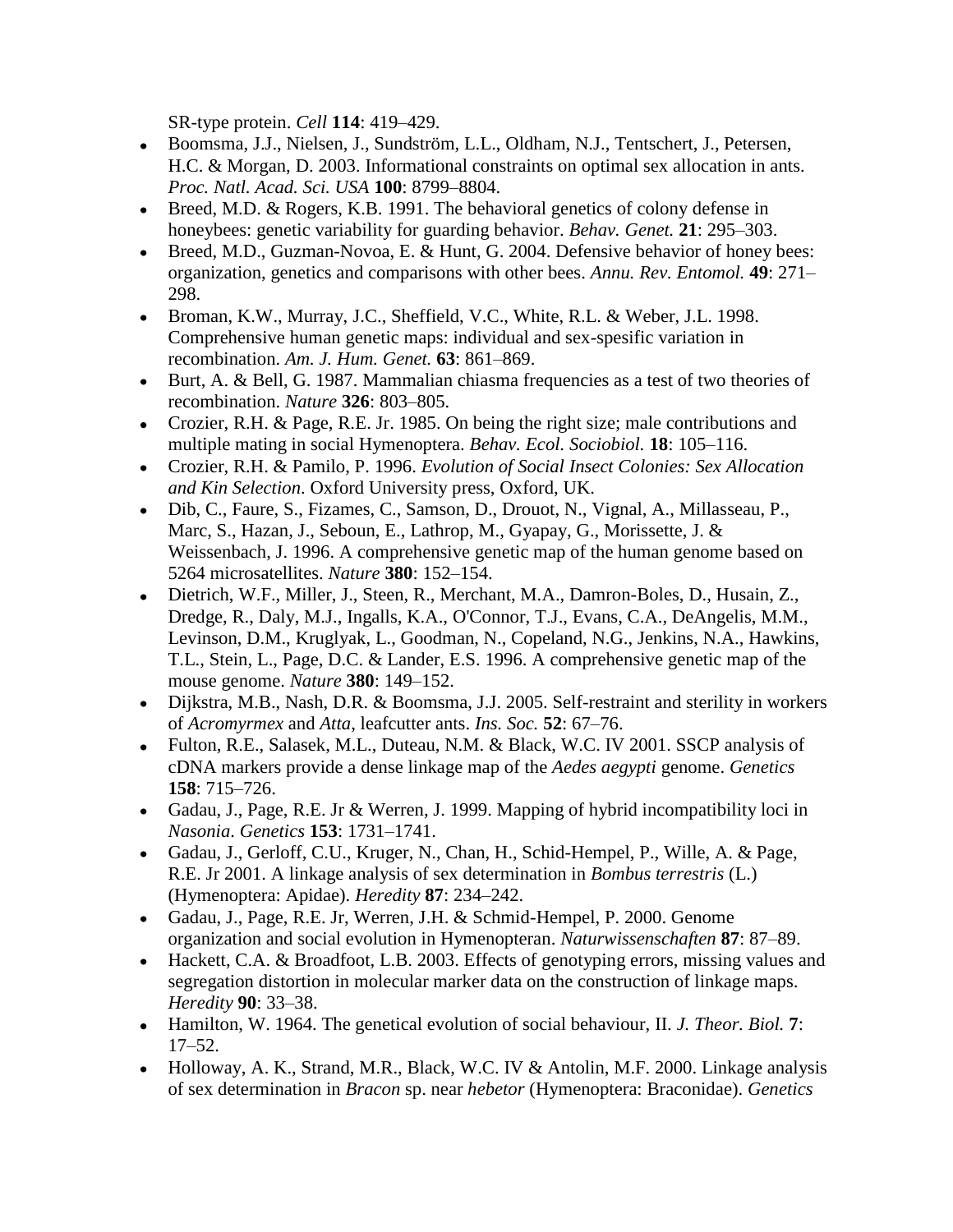**154**: 205–212.

- Howard, R.W. & Blomquist, G.J. 2005. Ecological, behavioral, and biochemical aspects of insects hydrocarbons. *Annu. Rev. Entomol.* **50**: 371–393.
- Hughes, W.O.H. & Boomsma, J.J. 2004. Genetic diversity and disease resistance in leaf-cutting ant societies. *Evolution* **58**: 1251–1260.
- Hughes, W.O.H., Eilenberg, J. & Boomsma, J.J. 2002. Trade-offs in group living:  $\bullet$ transmission and disease resistance in leaf-cutting ants. *Proc. R. Soc. Lond. B* **269**: 1811–1819.
- Hughes, W.O.H., Sumner, S., Van Borm, S. & Boomsma, J.J. 2003. Worker caste  $\bullet$ polymorphism has a genetic basis in *Acromyrmex* leaf-cutting ants. *Proc. Natl. Acad. Sci. USA* **100**: 9394–9397.
- Hughes, W.O.H., Petersen, K.S., Ugelvig, L., Pedersen, D., Thomsen, L., Poulsen, M.  $\bullet$ & Boomsma, J.J. 2004. Density-dependence and within-host competition in a semelparous parasite of leaf-cutting ants. BMC Evol. *Biol.* **4**: 45.
- Hui Liu, B. 1998. *Statistical Genomics. Linkage, Mapping, and QTL Analysis*. CRC  $\bullet$ press LLC, FL, USA.
- Hunt, G.J. & Page, R.E. Jr 1995. Linkage map of the honey bee, *Apis mellifera*, based on RAPD markers. *Genetics* **139**: 1371–1382.
- Hunt, G.J., Page, R.E. Jr, Fondrk, M.K. & Dullum, C.J. 1995. Major quantitative trait loci affecting honey bee foraging behavior. *Genetics* **141**: 1537–1545.
- Hunt, G.J., Guzman-Novoa, E., Fondrk, M.K. & Page, R.E. Jr 1998. Quantitative trait loci for honey bee stinging behavior and body size. *Genetics* **148**: 1203–1213.
- Jacob, H.J., Brown, D.M., Bunker, R.K., Daly, M.J., Dzau, V.J., Goodman, A., Koike, G., Kren, V., Kurtz, T., Lernmark, Å., Levan, G., Mao, Y.P., Pettersson, A., Pravenec, M., Simon, J.S., Spzirer, C., Szpirer, J., Trolliet, M.R., Winer, E.S. & Lander, E.S. 1995. A genetic linkage map of the laboratory rat, *Rattus norvegicus*. *Nature* **9**: 63–69.
- Jensen-Seaman, M.I., Furey, T.S., Payseur, B.A., Lu, Y., Roskin, K.M., Chen, C.F., Thomas, M.A., Haussler, D. & Jacob, H.J. 2004. Comparative recombination rates in the rat, mouse, and human genomes. *Genome Res.* **14**: 528–538.
- Jones, J.C., Myerscough, M.R., Graham, S. & Olroyd, B.P. 2004. Honey bee nest thermoregulation: diversity promotes stability. *Science* **305**: 402–404.
- Kong, A., Gudbjartsson, D.F., Sainz, J., Jonsdottir, G.M., Gudjonsson, S., Richardsson, B., Sigurdadottir, S., Barnard, J., Hallbeck, B., Masson, G., Shlien, A., Palsson, S.T., Frigge, L., Thorgeirsson, T.E., Gulcher, J.R. & Stefansson, K. 2002. A high-resolution recombination map of the human genome. *Nat. Genet.* **31**: 241–247.
- Kong, A., Barnard, J., Gudbjartsson, D.F., Thorleiffson, G., Jonsdottir, G., Sigurdadottir, S., Richardsson, B., Jonsdottir, B., Thorgeirsson, T., Frigge, M.L., Lamb, N.E., Sherman, S., Gulcher, J.R. & Stefansson, K. 2004. Recombination rate and reproductive success in humans. *Nat. Genet.* **36**: 1203–1206.
- Korb, J. & Heinze, J. 2004. Multilevel selection and social evolution of insect societies. *Naturwissenschaften* **91**: 291–304.
- Kosambi, D.D. 1944. The estimation of map distances from recombination values. *Ann. Eugen.* **12**: 172–175.
- Kraus, F.B., Neumann, P. & Moritz, R.F.A. 2005. Genetic variance of mating frequency in the honeybee (*Apis mellifera* L.). *Ins. Soc.* **52**: 1–5.
- Kuittinen, H., de Haan, A.A., Vogl, C., Oikarinen, S., Leppälä, J., Koch, M., Mitchell-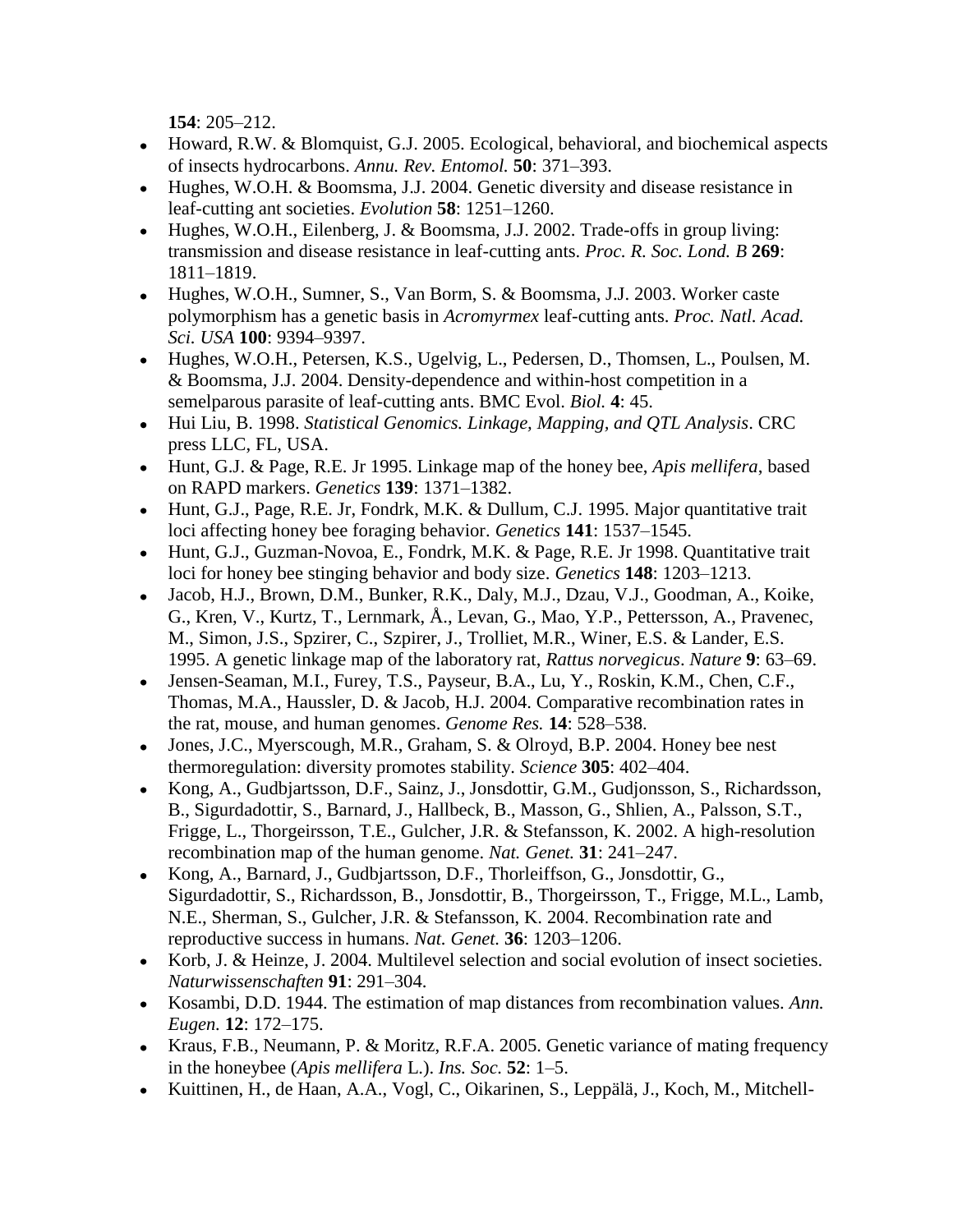Olds, T., Langley, C.H. & Savolainen, O. 2004. Comparing the linkage maps of the close relatives *Arabidopsis lyrata* and *A. thaliana*. *Genetics* **168**: 1575–1584.

- Laidlaw, H.H. & Page, R.E. Jr 1984. Polyandry in honey bees (*Apis mellifera L*): sperm utilization and intracolony genetic relationships. *Genetics* **108**: 985–997.
- Lamatsch, D.K, Steinless, C., Schmid, M. & Schartl, M. 2000. Noninvasive determination of genome size and ploidy level in fishes by flow cytometry: detection of triploid *Poecilia formosa*. *Cytometry* **39**: 91–95.
- Lander, E.S., Green, P., Abrahamson, J., Baelow, A., Daly, M.J., Lincoln, S.E. & Newburg, L. 1987. MAPMAKER: an interactive computer package for constructing primary genetic linkage maps of experimental and natural populations. *Genomics* **1**: 174–181.
- Lenoir, A., D'ettorre, P., Errard, C. & Hefetz, A. 2001. Chemical ecology and social parasitism in ants. *Annu. Rev. Entomol.* **46**: 573–599.
- Lincoln, S.E., Daly, M. & Lander, E.S. 1992. *Constructing genetic maps with MAPMAKER/EXP 3.0, Whitehead Institute Technical Report, 3rd edn*. Cambridge, MA.
- Lindsley, D. & Zimm, G. 1992. *The genome of Drosophila melanogaster*. Academic Press, New York.
- Lingaas, F., Sorensen, A., Juneja, R.K., Johansson, S., Fredholm, M., Wintero, A.K., Sampson, J., Mellersh, C., Curzon, A., Holmes, N.G., Binns, M.M., Dickens, H.F., Ryder, E.J., Gerlach, J., Bäumle, E. & Dolf, G. 1997. Towards construction of a canine linkage map: establishment of 16 linkage groups. *Mamm. Genome* **8**: 218–221.
- Lynn, A., Ashley, T. & Hassold, T. 2004. Variation in human meiotic recombination. *Annu. Rev. Genomics Hum. Genet.* **5**: 317–349.
- Mellersh, C.S., Hitte, C., Richman, M., Vignaux, F., Priat, C., Jouquand, S., Werner, P., Andre, C., DeRose, S., Patterson, D.F., Ostrander, E.A. & Galibert, F. 2000. An integrated linkage-radiation hybrid map of the canine genome. *Mamm. Genome* **11**: 120–130.
- Neff, M.W., Broman, K.W., Mellersh, C.S., Ray, K., Acland, G.M., Aguirre, G.D., Ziegle, J.S., Ostrander, E.A. & Rine, J. 1999. A second-generation genetic linkage map of the domestic dog, *Canis familiaris*. *Genetics* **151**: 803–820.
- O'Donnell, S. 1996. RAPD markers suggest genotypic effects on forager specialization in a eusocial wasp. *Behav. Ecol. Sociobiol.* **38**: 83–88.
- Otto, S.P. & Lenormand, T. 2002. Resolving the paradox of sex and recombination. *Nat. Rev. Genet.* **3**: 252–261.
- Page, R.E. Jr & Mitchell, S.D. 1991. Self organization and adaptation in insect societies. In: *Philosophy of Science Association*. (A. Fine, M. Forbes & L. Wessels, eds), Vol. 2, pp. 289–298. East Lansing, MI.
- Pamilo, P. 1993. Polyandry and allele frequency differences between the sexes in the ant *Formica aquilonia*. *Heredity* **70**: 472–480.
- Pamilo, P., Sundström, L., Fortelius, W. & Rosengren, R. 1994. Diploid males and colony-level selection in *Formica* ants. *Ethol. Ecol. Evol.* **6**: 221–235.
- Parsons, Y.M. & Shaw, K.L. 2002. Mapping unexplored genomes: a genetic linkage map of the Hawaiian cricket *Laupala*. *Genetics* **162**: 1275–1282.
- Robinson, G.E. & Page, R.E. Jr 1988. Genetic determination of guarding and  $\bullet$ undertaking in honeybee colonies. *Nature* **333**: 356–358.
- Rueppell, O., Pankiw, T., Nielsen, D.I., Fondrk, M.K., Beye, M. & Page, R.E. Jr 2004.